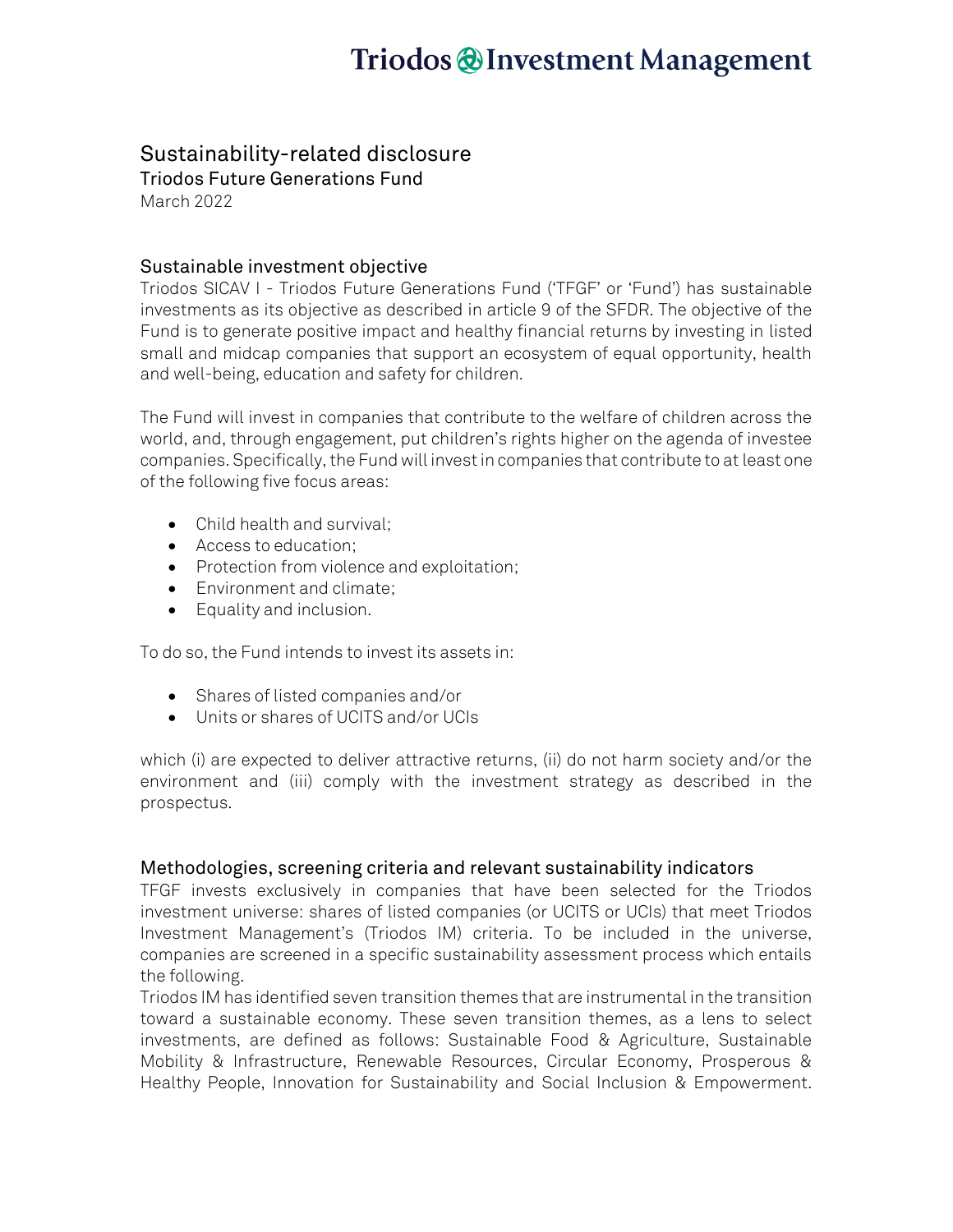### Triodos @Investment Management

Triodos IM explores and assesses how these themes provide opportunities for positive change.

A company that materially contributes to one or more of the seven transition themes through its products, services or processes, and specifically to one or more of the five focus areas of the Fund (which are closely linked to the transition themes), is eligible for investment if it also meets Triodos Bank's [minimum standards.](https://www.triodos-im.com/binaries/content/assets/shared/fund-assets/tpif/triodos-minimum-standards.pdf) The minimum standards ensure that the investments do not significantly harm the sustainable investment objective of the Fund. The sustainability assessment is conducted in-house by Triodos IM. For idea generation and (initial) sustainability assessment, both internal research and research from external parties is used alongside company engagement for information.

The Fund measures its exposure to the transition themes (positive impact) and quantifies its relative exposure towards SDGs. It also reports on its CO2, water and waste footprint. In addition, the Fund will also use the sustainability indicator 'Operations and suppliers at significant risk of incidents of child labour' to measure the attainment of its sustainable objective. The performance of the indicators is an outcome of the investment process and not an objective.

Every company in the Triodos investment universe is continuously monitored. If Triodos IM finds that a company no longer meets the sustainable investment criteria, or is in danger of no longer meeting the criteria, it can deploy various dialogue methods to call that company to account. If the dialogue does not produce the desired change in behaviour and a company is found in violation of the minimum standards, the company will be removed from the Triodos investment universe and the stock of the company will be divested from all portfolios within a period of three months after removal from the Triodos investment universe.

For further information on the investment process of the Fund, please refer to the Fund's prospectus.

#### How the objective is to be attained

The strategy for selecting companies and UCITS or UCIs eligible for investment is essentially determined by the integrated analysis of the factors "People", "Planet" and "Profit" taking strict minimum criteria into account forthe factors "People" and "Planet". The final decision relating to selection of companies for investment is based on the integrated analysis of the factors "People", "Planet" and "Profit", in combination with the top-down investment outlook and portfolio construction.

Although the Fund primarily has a social objective, it also contributes to the following environmental objectives as set out in article 9 of the Taxonomy:

• climate change mitigation, through the investments that contribute to the transition themes Sustainable Mobility & Infrastructure, Renewable Resources and Innovation for Sustainability;